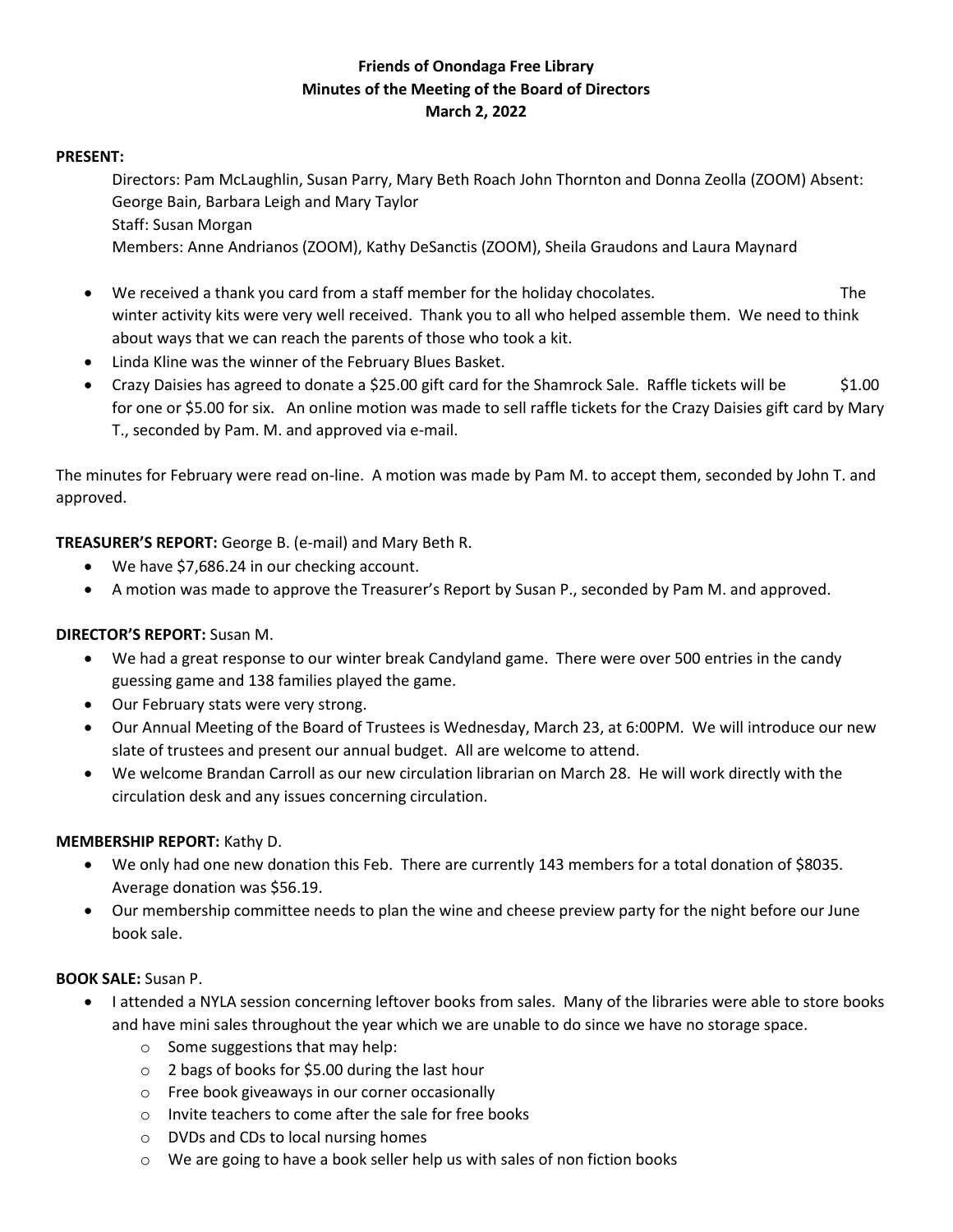- It was suggested that we have a members only sale the first evening. We are going to try it this year, possibly combined with a fee event during the last hour for book sellers.
- Volunteers were recruited using posters, social media, advertising circulars and by letting school know that we can use student volunteers, especially if community service hours are needed.
- Some sales took credit cards while others did not. There was no consensus on whether or not this was helpful.
- It was suggested that different colored dots be used on books that are held from year to year so we know how long they have been hanging around. We will try this.
- There is a new Little Free Library at Webster Pond so we can donate nature books to them.

### **PREVIEW PARTY:** Mary Beth R. and Kathy D.

The Wine and Cheese party may be cost prohibitive. We can get a temporary beer and wine permit for \$30.00 and find a bartender to pour for \$50.00 but the insurance costs may make it too expense. Susan M. will check again with the library insurers and Mary Beth R. will check with our insurance carrier.

#### **WISHING WELL UPDATE:** Susan M.

We are still looking into gaming systems and streaming options.

#### **ELECTION OVERVIEW:** Susan P.

We are thrilled that Mary Taylor has decide to remain on the Board and we would like to welcome Sheila Graudons and Laura Maynard to the Board in April. Sheila G. and Laura M. have been working on various projects for Friends. We look forward to their input with projects and new ideas. Thanks all three of you for stepping up.

| <b>SLATE OF OFFICERS:</b> | Pam McLaughlin President 2 year term                            |
|---------------------------|-----------------------------------------------------------------|
|                           | George Bain Treasurer 1 year term                               |
|                           | Susan Parry Secretary 1 year term                               |
|                           | We need a vice president willing to fill Pam's position in 2024 |
| SLATE OF DIRECTORS:       | 3 year term ending in April 2025                                |
|                           | George Bain                                                     |
|                           | Sheila Graudons                                                 |
|                           | Laura Maynard                                                   |
|                           | Pam McLaughlin                                                  |
|                           | Mary Taylor                                                     |
| FYI - no vote needed:     | Term ending in April 2024                                       |
|                           | <b>Susan Parry</b>                                              |
|                           | Mary Beth Roach                                                 |
|                           | John Thornton                                                   |
|                           | Term ending in April 2023                                       |
|                           | Barbara Leigh                                                   |
|                           | Donna Zeolla                                                    |
|                           |                                                                 |

#### **LITTLE FREE LIBRARY IN COLONIAL LAUNDROMAT:** Mary Beth R.

We will accept gently used children's books at the Shamrock Sale. Shelving unit is here and will be installed soon.

#### **STRATHMORE SERIES:** Mary Beth R.

We have been asked to sponsor a speaker for the Strathmore Series. This is a very popular event, attracting around 130 people per speaker. Our technology librarian, Scott Lipkowicz, is on the Board. This would support adult program through the library as well as promoting Friends as a donor in their publicity. A motion was made to spend not more than \$250.00 to sponsor a Strathmore Speaker by Susan P., seconded by Donna Z. and approved.